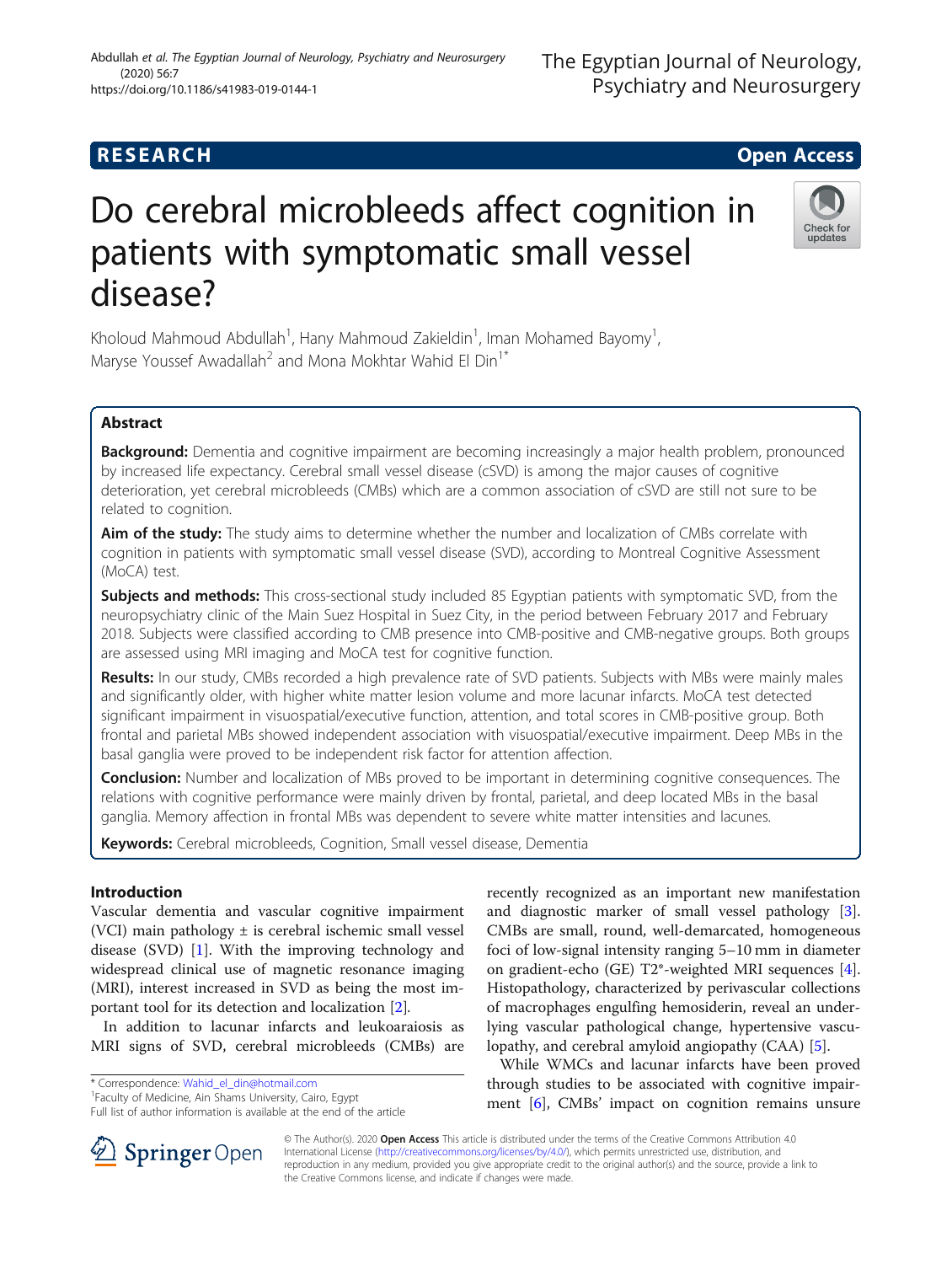and requires more studies. They are present in about 5% of healthy individuals without active neurological disorder with a prevalence increasing with age [[7\]](#page-6-0).

CMBs are commonly found in patients with ischemic or hemorrhagic stroke, AD, and vascular dementia (VaD) [[8](#page-6-0)]. Most studies were done to examine the association of CMBs with increased risk of stroke recurrence and intracerebral hemorrhage [\[9,](#page-6-0) [10](#page-6-0)]. Investigation of their presence in relation to poorer microstructural integrity of brain white matter was done to explain cognitive impairment [\[11](#page-6-0)].

This made the studying of CMBs in relation with cognitive performance important on patients with SVD and whether this association remained after controlling for other MRI markers of SVD. Considering other factors as number and location of CMBs will put more explanations for different vascular pathology and mechanisms of cognitive impairment in those patients [[12\]](#page-7-0).

## Aim of the study

The aim of the study is to determine whether CMBs correlate with cognition in patients with symptomatic SVD, and if there is a relation between different locations of CMBs and their effect on cognition.

## Subjects and methods

## Study population

Eighty-five patients with SVD were recruited from the neuropsychiatry clinic of the Main Suez Hospital in Suez City according to specific criteria that must be fulfilled.

## Inclusion criteria

– A clinical lacunar stroke syndrome [\[13\]](#page-7-0) with an anatomically appropriate lacunar infarct on MRI, with or without confluent leukoaraiosis (Fazekas grade 2 or more) on MRI [[14](#page-7-0)].

#### Exclusion criteria

- Any cause of stroke other than SVD including extra or intracranial arterial vessel stenosis > 50% or cardioembolic source
- Subcortical infarcts > 1.5 cm in diameter as these (striatocapsular-type infarcts) are often due to embolism or cortical infarcts
- Other major central neurological system disorders or brain injury
- Other cause for white matter disease other than SVD
- Major psychiatric disorders
- Prominent visual or hearing impairment
- Individuals with contraindications to MRI or known claustrophobia

## Baseline and clinical assessments

- All SVD patients will be examined by a neurologist for full history and clinical examination.
- Registration of baseline information as age, sex, and level of education
- Assessment of cerebrovascular risk factors:
- Hypertension defined as blood pressure more than 140/90 mmHg and/or use of antihypertensive medications
- Diabetes mellitus defined as fasting serum glucose level  $\geq 110$  mg/dL, postprandial more than 140 mg/ dl, hemoglobin  $A_{1c}$  levels ≥ 6.5% or use of antidiabetic medication
- Hyperlipidemia defined as fasting serum total cholesterol level  $\geq 200$  mg/dL and/or fasting serum triglyceride levels  $\geq 200$  mg/dL and/or use of antihyperlipidemic agents
- Smoking status divided into current, ex-smoker, and never
- Other investigations as echocardiography and carotid duplex will be carried.

## Research ethics

All patients were informed about the aim of our study and methodology, and they had agreed to participate in our research study in a written consent.

#### MRI data analysis

All subjects underwent a 1.5-T MRI. All images were viewed and interpreted by a consultant radiologist who was blind to the subjects' clinical data during neurological examination and cognitive function assessment.

#### Identification of microbleeds

CMBs are defined on GE-MRI as well-defined round focal areas of low-signal intensity and 2–10 mm in diameter. To measure the presence, amount, and topographical distributions of CMBs in each subject, the Microbleed Anatomic Rating Scale (MARS) will be used [[15](#page-7-0)]. CMBs are categorized into lobar, deep, and infratentorial. Lobar is included in cortical and subcortical regions (assessed in the frontal, parietal, temporal, and occipital regions).

Deep regions include deep gray matter, including the basal ganglia, thalamus, the white matter of the corpus callosum, internal and external capsule, and the deep/ periventricular WM (DPWM). Infratentorial regions include the brain stem and the cerebellum. Deep/periventricular white matter is defined as white matter adjacent to or within  $\approx 10 \text{ mm}$  of the lateral ventricular margin. Symmetrical areas of basal ganglia calcification, flow voids from blood vessels, and low signals averaging from adjacent bone are discounted.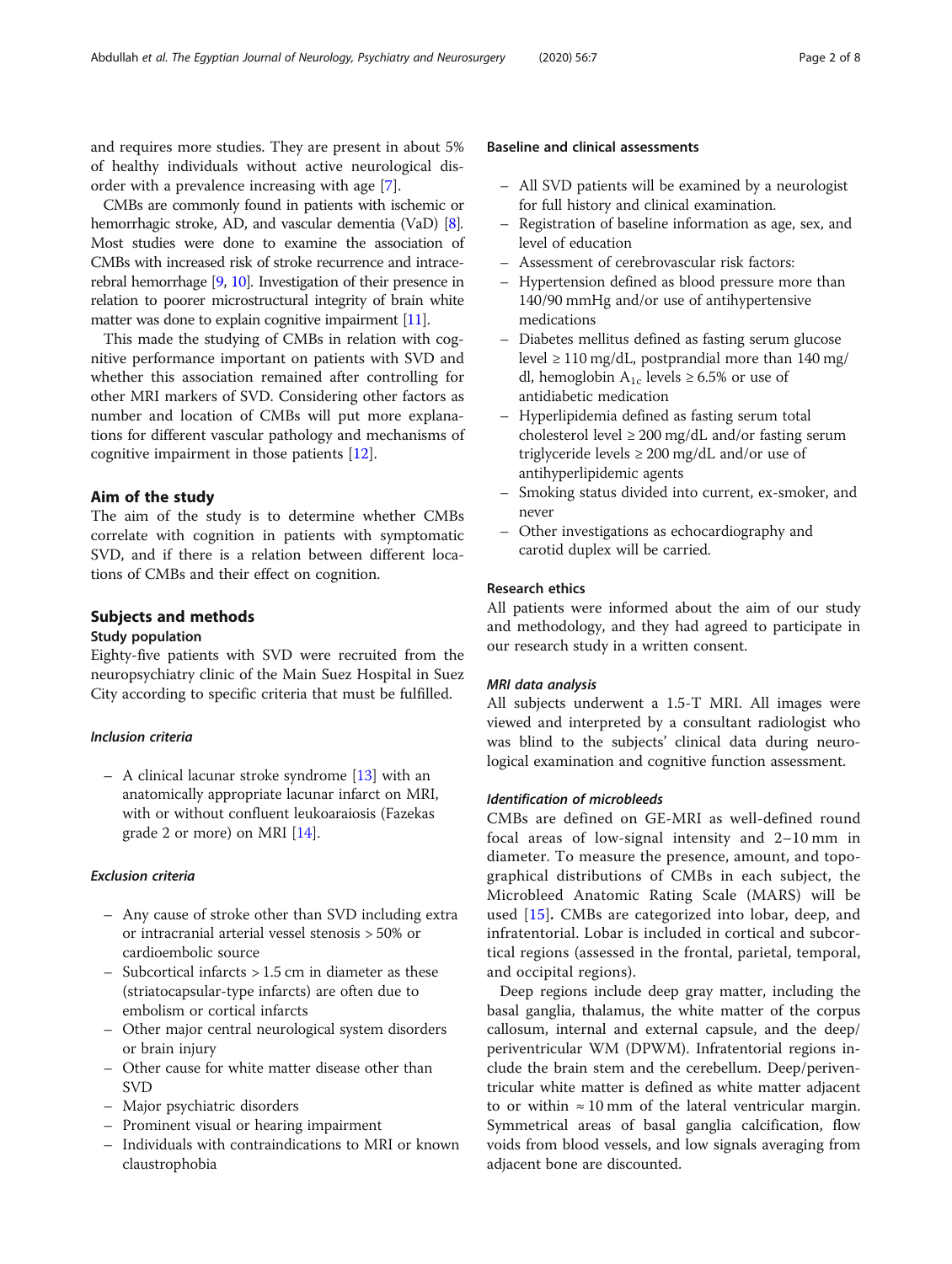CMBs are classified as absent, mild (1–2 microbleeds), moderate (3–10 microbleeds), or severe (> 10 microbleeds).

#### Identification of lacunar infarcts

Based on T1-weighted and FLAIR images, a lacune presence is defined as a cerebrospinal fluid-filled cavity, within the white matter, subcortical regions, or deep gray nuclei between 3 and 15 mm in diameter, with a surrounding rim of high-signal intensity following a vascular distribution.

## Identification of leukoaraiosis

White matter signal hyperintensities on T2WI and FLAIR imaging was rated according to the Fazekas scale as grade 0, no leukoaraiosis; grade 1, mild leukoaraiosis (> 5 white matter hyperintensities); grade 2, moderate confluent leukoaraiosis; and grade 3, severe confluent leukoaraiosis.

## Cognitive function assessment

The Montreal Cognitive Assessment (MoCA) questionnaire will be administered by neuropsychologists. It is a 30-point test covering seven cognitive domains: visuospatial/executive, naming, memory, attention, language, abstraction, and orientation. Cognitive impairment is indicated by a total MoCA score of < 26. A bonus point is given to individuals with  $\leq 12$  years' education [\[16](#page-7-0)].

The Arabic MoCA was validated and administered after its translation into Arabic then retranslation into English. The Arabic version is identical to the English version except for the two sentences used in the repetition task that have been replaced by their likes in the Arabic culture but carrying the same meaning as the English version [\[17\]](#page-7-0).

There are characteristics in the Arabic MoCA that explain its higher sensitivity in detecting MCI. The MoCA memory testing contains more words, fewer learning trials, and a longer delay before recall than the other tests. It can test executive functions, higher-level language abilities, and complex visuospatial processing with more numerous and demanding tasks than the other screening tests [[16\]](#page-7-0). MoCA can detect approximately 90% of MCI subjects. In mild AD patients, MoCA sensitivity is 100% and specificity is considered to be 87%.

## Statistical analysis

Data were analyzed using Statistical Program for Social Science (SPSS) version 20.0. Quantitative data were expressed as mean ± standard deviation (SD). Qualitative data were expressed as frequency and percentage.

## Results

Association between microbleeds location and risk factors There was significant association between the presence of deep microbleeds and both hypertension (P value 0.027) and hyperlipidemia (0.048) as shown in Table 1. Lobar and infratentorial microbleeds did not show any significant associations with any of the risk factors.

#### Association between antiplatelet intake and CMBs

There was a significant association between the intake of antiplatelet medication and CMB presence  $(P \text{ value} =$ 0.014), as shown in Table [2](#page-3-0).

## Correlation between CMB presence and other MRI parameters of SVD

There was a statistically significant correlation between CMB presence and presence of multiple lacunar infarcts (P value 0.017), as well as significant correlation between severity of WMLs and number CMBs (P value 0.004) Table [3.](#page-3-0)

## Correlation between CMBs and cognitive domains according to MoCA test

According to MoCA test for cognitive impairment, results showed statistically significant deterioration in total MoCA scores  $(P$  value 0.01), the visuospatial/executive sub-score  $(< 0.001$ ), and attention (P value 0.035) in the CMB-positive group compared with the CMB-negative group Table [4.](#page-4-0)

## Relation between different CMB location and Montreal Cognitive Assessment (MoCA) test scores

There was a statistical significance between MoCA test and the presence of frontal CMBs in visuospatial/executive (P value < 0.001), memory (P value < 0.001), and total score ( $P$  value < 0.001) as well as a statistical significance between MoCA test and the parietal CMBs as comparing positive and negative groups in visuospatial/ executive function ( $P$  value 0.016) and the total score ( $P$ value 0.002). MoCA test and basal ganglia CMBs show significant results in attention  $(P \text{ value } 0.002)$  and total score ( $P$  value 0.006) as shown in Table [5.](#page-4-0)

Table 1 Cerebrovascular risk factors according to deep and non-deep located CMBs

| Risk factors      | Deep        | $X^2$ test     |       |           |
|-------------------|-------------|----------------|-------|-----------|
|                   | No $(N=5)$  | Yes $(N = 35)$ |       |           |
|                   | No. (%)     | No. (%)        | $X^2$ | $P$ value |
| Hypertension      | 1 (20.0%)   | 26 (74.3%)     | 4.87  | 0.02      |
| Diabetes milletus | $2(40.0\%)$ | 12 (34.3%)     | 0.06  | 0.80      |
| Hyperlipidemia    | 1 (20.0%)   | 23 (65.7%)     | 3.81  | 0.04      |
| Smoking           | 1 (20.0%)   | 14 (40.0%)     | 0.74  | 0.38      |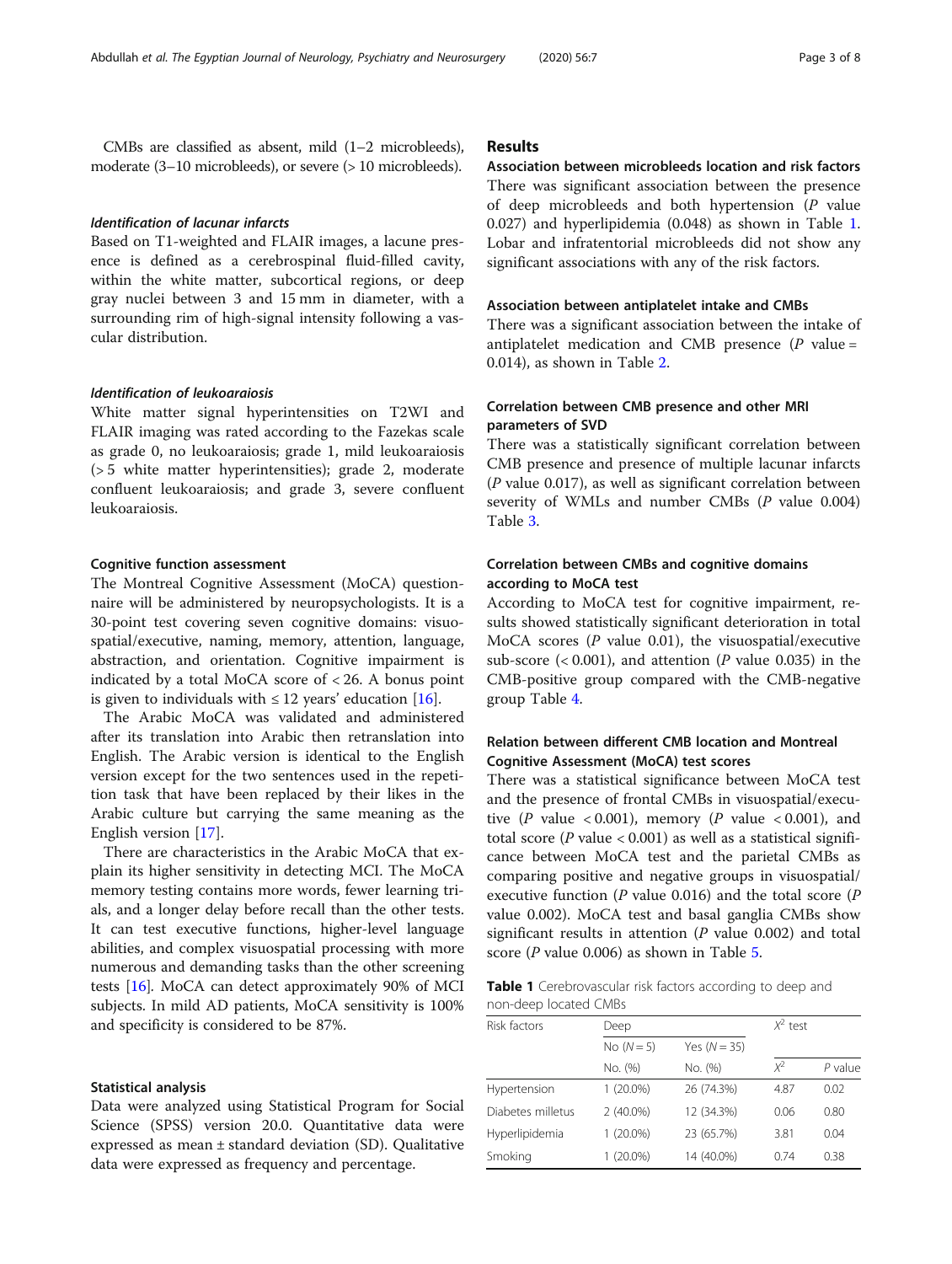| <b>TWATE</b> This place of model and ended because the positive and end megative groups. |          |                    |                    |      |       |  |
|------------------------------------------------------------------------------------------|----------|--------------------|--------------------|------|-------|--|
| Medications                                                                              |          | CMB-positive group | CMB-negative group |      |       |  |
|                                                                                          | $(%)$ No |                    | $(%)$ No           |      | value |  |
| On antiplatelets                                                                         | Νo       | $(40\%)$ 16        | $(66.7%)$ 30       | 6.06 | 0.01  |  |
|                                                                                          | Yes      | $(60\%)$ 24        | $(33.3\%)$ 15      |      |       |  |

<span id="page-3-0"></span>**Table 2** Antiplatelet intake differences between CMB-positive and CMB-negative groups

Data are expressed as frequency and percentage; P value < 0.05 significant;  $X^2$  Chi square test

## Relation between location of CMBs and Montreal Cognitive Assessment (MoCA) test scores after controlling other parameters

According to the statistical significance between visuospatial/executive function and the frontal CMBs, and after adjustment for personal factors, cardiovascular risk factors and MRI parameters, frontal microbleeds still showed statistical significance with visuospatial executive function impairment ( $P$  value 0.041).

While correlation between frontal microbleeds and memory showed statistically insignificant results (P value 0.176) after adjustment of MRI parameters of multiple lacunes and moderate to severe leukoaraiosis (WML grades 2–3).

According to the statistical significance between visuospatial/executive function and the parietal CMBs, and after adjustment for personal factors, cardiovascular risk factors and MRI parameters, parietal microbleeds still showed statistical significance with visuospatial executive function impairment (*P* value 0.05) (Tables [6](#page-5-0) and [7\)](#page-5-0).

#### **Discussion**

Whether CMBs have a role in vascular cognitive impairment or not is still controversial [\[17](#page-7-0)]. Different studies with different populations and patient groups have produced less consistent results according to association with cognitive dysfunction and cognitive domains affected [\[18](#page-7-0)].

Our study was carried out on 85 Egyptian patients with lacunar stroke. Cerebral microbleeds were frequently observed in 40 patients (47%), which is nearly half of all patients. This is highly consistent with the previous studies of Zhang et al. [\[19\]](#page-7-0) that studied 85 patients; 35 (41.2%) had cerebral microbleeds. They were more often in mixed and deep brain regions than in the cerebral lobes. There was a significant correlation between cerebral microbleed severity and MoCA score [[20](#page-7-0)]. CMBs were present in 46 (39.7%)

patients. CMB number was weakly associated with executive dysfunction. This study did not find association of CMBs with other cognitive domains, including processing speed. On the other hand, in other studies [\[21\]](#page-7-0), patients with MBs (14.2%) were significantly older, had a higher white matter lesion volume, and more lacunar infarcts. Number of MBs were related to global cognitive function and attention. The relations with cognitive performance were mainly determined by frontal, temporal, and deep located MBs [[12](#page-7-0)]. Nine hundred fifty-nine subjects were studied. MBs were found in 10.4% of the subjects; strictly lobar, but not deep or infratentorial, CMBs are associated with changes in cognitive function, especially in visuospatial/executive functions. Cerebral amyloid angiopathy in this study suggested to be the underlying pathology associated with CMB-related cognitive impairment.

CMBs constituted much less percentage of the population studied. This may be due to the difference in samples' sizes and nature of these studies being both cohort. It also included variable population groups than small vessel disease [[12\]](#page-7-0).

CMBs were detected in older patients, and this was proven as a consistent risk factor across different studies [[12,](#page-7-0) [22](#page-7-0)]. They attributed the effect of age on accumulation of other vascular risk factors that lead to CMB pathology.

Male gender showed a significant association with microbleed presence. This was consistent with the previous studies [\[10](#page-6-0), [23](#page-7-0)] that proved being the male gender as one of the risk factors of CMB presence. This association went under research, and was hypothesized as vascular risk factors being more common in males and reference to the role of apolipoprotein APOE4 allele interaction with sex differences and amyloid β-peptide (Aβ) levels [\[24](#page-7-0)].

Still, there were some studies [\[12](#page-7-0), [20](#page-7-0)] that were inconsistent with ours and showed insignificant association

**Table 3** MRI parameters compared between CMB-positive and CMB-negative groups

| MRI parameters   | CMB-positive group | CMB-negative group | γ2    |          |
|------------------|--------------------|--------------------|-------|----------|
|                  | No (%)             | No (%)             |       | value    |
| Lacunar $>1$     | 15 (37.5%)         | 8 (17.8%)          | 7.48  | 0.01     |
| WML severity 2-3 | 24 (60%)           | 13 (28.9%)         | 10.79 | $0.004*$ |

Data are expressed as frequency and percentage

 $X^2$  Chi square test

 $*P$  value  $> 0.05$  non-significant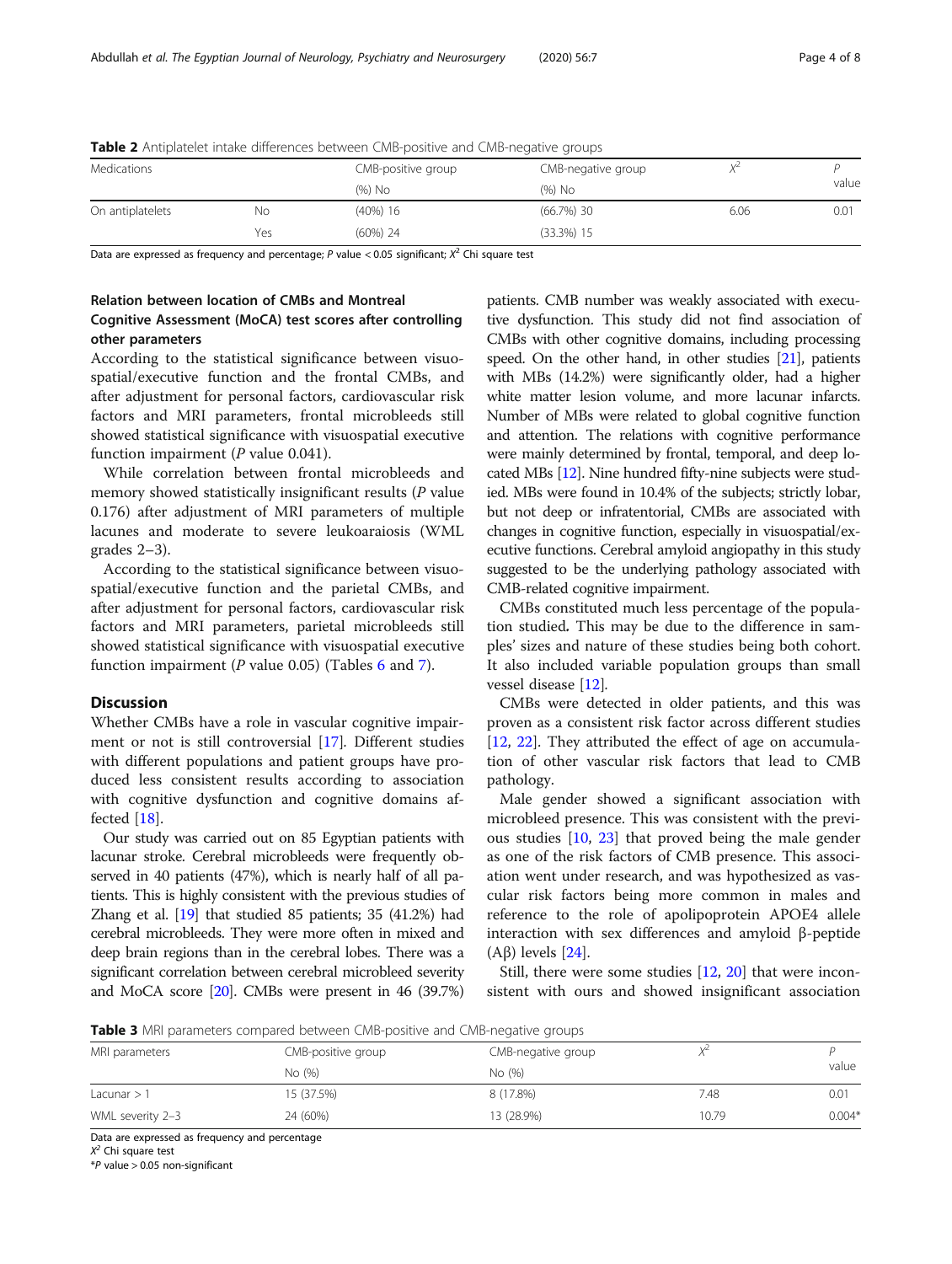<span id="page-4-0"></span>Abdullah et al. The Egyptian Journal of Neurology, Psychiatry and Neurosurgery (2020) 56:7 Page 5 of 8

| MoCA test              |               | CMB-positive     | CMB-negative     | $X^2$ | $P$ value |
|------------------------|---------------|------------------|------------------|-------|-----------|
| Visuospatial/executive | Mean $\pm$ SD | $3.03 \pm 1.82$  | $4.18 \pm 0.81$  | 14.82 | < 0.001   |
|                        | Range         | $0 - 5$          | $2 - 5$          |       |           |
| Naming                 | Mean $\pm$ SD | $2.75 \pm 0.44$  | $2.82 \pm 0.39$  | 0.65  | 0.42      |
|                        | Range         | $2 - 3$          | $2 - 3$          |       |           |
| Attention              | Mean $\pm$ SD | $3.03 \pm 1.44$  | $4.27 \pm 0.91$  | 4.87  | 0.03      |
|                        | Range         | $1 - 6$          | $2 - 6$          |       |           |
| Language               | Mean $\pm$ SD | $2.85 \pm 0.43$  | $2.87 \pm 0.50$  | 0.02  | 0.87      |
|                        | Range         | $1 - 3$          | $2 - 3$          |       |           |
| Abstraction            | Mean $\pm$ SD | $1.55 \pm 0.55$  | $1.56 \pm 0.50$  | 0.002 | 0.96      |
|                        | Range         | $0 - 2$          | $1 - 2$          |       |           |
| Memory                 | Mean $\pm$ SD | $3.20 \pm 1.24$  | $3.78 \pm 0.77$  | 1.80  | 0.10      |
|                        | Range         | $1 - 5$          | $2 - 5$          |       |           |
| Orientation            | Mean $\pm$ SD | $5.48 \pm 0.55$  | $5.56 \pm 0.59$  | 0.42  | 0.51      |
|                        | Range         | $4 - 6$          | $4 - 6$          |       |           |
| Total MoCA test        | Mean $\pm$ SD | $23.48 \pm 4.75$ | $25.51 \pm 2.45$ | 6.37  | 0.01      |
|                        | Range         | $14 - 30$        | $18 - 30$        |       |           |

Table 4 Comparison between groups according to MoCA test

between microbleeds and sex, though the high incidence is in males, but were not statistically significant.

Hypertension was considered a statistically significant risk factor for the development of CMBs. Other studies [[23,](#page-7-0) [25](#page-7-0)] did not only identify hypertension as a risk factor, but also studied the attribution of deep and infratentorial microbleeds to hypertensive microangiopathy mechanism which is consistent with ours.

Chung and colleagues in 2016 did not find any correlation between CMBs and hypertension. This may be explained as studying lobar CMBs, with suggested CAA as an underlying pathology rather than hypertensive arteriopathy mechanism [\[12\]](#page-7-0). Correlation between hyperlipidemia and MBs was significant. Such an attribution was consistent with the other studies [[23](#page-7-0), [26](#page-7-0)] that studied the effect of accumulated risk factors on CMB incidence. The significant association between hyperlipidemia and patients with deep CMBs was also consistent with other studies [[27,](#page-7-0) [28\]](#page-7-0) that attributed cerebrovascular risk factors to deep located CMBs.

CMBs were more frequent in antiplatelet users than in non-antiplatelet users as found by Pasquini et al. [\[29\]](#page-7-0). A meta-analysis on the relationship between antiplatelet therapy and CMBs found that antiplatelet therapy was significantly associated with presence of CMBs in patients with stroke but not in stroke-free individuals [\[29](#page-7-0)]. A more recent meta-analysis [\[30\]](#page-7-0) that included 37 studies did not just clarify the increased risk of CMBs on antiplatelet therapy; moreover, they related their use to the association with strictly lobar microbleeds rather than deep/infratentorial microbleeds.

Fewer studies [\[31](#page-7-0)] did not find any correlation between regular antiplatelet use and CMB presence. However, it did not rule out the risk of CMB formation and ICH, but rather, recommended antiplatelet justification and controlled other risk factors in the cases of ischemic cerebrovascular diseases. After all, it described having many potential limitations specially their small study population and a high selection bias, yet, the use of single vs. double antiplatelet did not record statistical

Table 5 Partial correlation between MoCA test cognitive indices

|               |   | Visuospatial/executive | Naming  | Attention | Language | Abstraction | Memory  | Orientation | Total   |
|---------------|---|------------------------|---------|-----------|----------|-------------|---------|-------------|---------|
| Frontal       |   | $-0.57$                | $-0.20$ | $-0.27$   | $-0.22$  | $-0.22$     | $-0.49$ | $-0.16$     | $-0.53$ |
|               | D | < 0.001                | 0.211   | 0.080     | 0.173    | 0.163       | < 0.001 | 0.106       | < 0.001 |
| Parietal      |   | $-0.47$                | $-0.23$ | $-0.27$   | $-0.17$  | $-0.26$     | $-0.14$ | $-0.17$     | $-0.47$ |
|               | D | 0.01                   | 0.14    | 0.08      | 0.29     | 0.10        | 0.24    | 0.46        | 0.002   |
| Basal ganglia |   | $-0.28$                | $-0.30$ | $-0.46$   | $-0.13$  | $-0.02$     | $-0.26$ | $-0.16$     | $-0.42$ |
|               | D | 0.07                   | 0.05    | 0.002     | 0.40     | 0.86        | 0.09    | 0.47        | 0.006   |

r Pearson correlation coefficient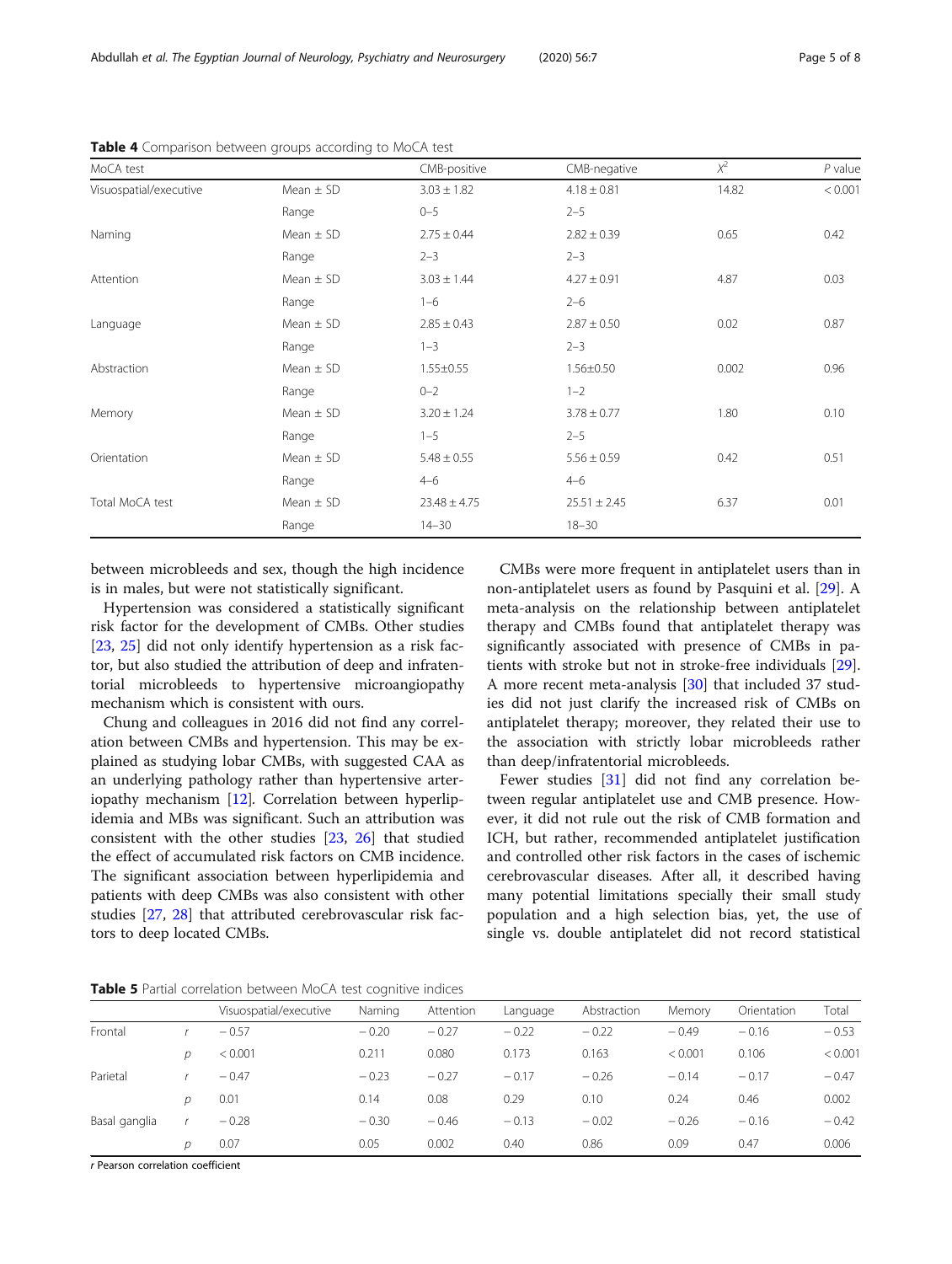<span id="page-5-0"></span>Table 6 Correlations between frontal CMBs and cognitive indices after controlling different parameters

|                                                                             | Frontal       |               |                        |  |
|-----------------------------------------------------------------------------|---------------|---------------|------------------------|--|
|                                                                             | $P$ value*    | $P$ value     | $P$ value <sup>*</sup> |  |
| Visuospatial/executive $-0.70 \le 0.001$ $-0.58 \le 0.001$ $-0.33 \le 0.04$ |               |               |                        |  |
| Memory                                                                      | $-0.48(0.03)$ | $-0.35(0.03)$ | $-0.25(0.17)$          |  |

\* P value: Adjusted for age, sex, and years of education

P value: Adjusted for age, sex, years of education, and the presence of cardiovascular risk factors (hypertension, diabetes mellitus, smoking, and hyperlipidemia)

¥ P value: Adjusted for age, sex, years of education, the presence of cardiovascular risk factors, the lacunar > 1, and the severity of white matter lesions (WML severity 2–3)

significance in CMB-positive group consistently similar to other studies [[32\]](#page-7-0).

As regarding MRI parameters, a strong correlation between CMB presence and the presence of other cerebral SVDs was recorded. Subjects with CMBs had significantly higher number of lacunar infarcts and more severe WMLs similar to previous studies [\[12](#page-7-0), [20](#page-7-0), [21](#page-7-0)]. All are markers of small vessel disease pathology that with their progression the incidence of microbleeds increases.

Correlation between CMB presence and cognitive impairment was seen as significant deterioration in both visuospatial/executive function and attention with a decrease in total MoCA score. Association of microbleeds with cognitive decline was consistently reported by previous studies. These results explicitly relate CMB lesions to global and executive dysfunction whether through their direct effect on microstructure brain damage or as a reflection of the underlying vascular pathology in patients with SVD [[4\]](#page-6-0).

A controversial study reported that the presence and number of CMBs were not associated with cognitive dysfunction in patients with lacunar stroke and leukoaraiosis [\[20](#page-7-0)]. It referred to other SVD markers as having a masking effect on the cognitive deterioration. Also, a cohort study [[33](#page-7-0)] studied the long-term cognitive outcome of CMBs in patients with TIA and minor strokes after 5 years and denied any association with cognitive impairment. Unfortunately, it had a main weak point where 15% of the study sample were examined for the

Table 7 Correlations between parietal CMBs and cognitive indices after controlling different parameters

|                                                                             | Parietal |         |             |  |
|-----------------------------------------------------------------------------|----------|---------|-------------|--|
|                                                                             | P value* | P value | P value $*$ |  |
| Visuospatial/executive $-0.48 \le 0.001$ $-0.42 \le 0.001$ $-0.32 \le 0.05$ |          |         |             |  |

\* P value: Adjusted for age, sex, and years of education

P value: Adjusted for age, sex, years of education, and the presence of cardiovascular risk factors (hypertension, diabetes mellitus, smoking, and hyperlipidemia)

¥ P value: Adjusted for age, sex, years of education, the presence of cardiovascular risk factors, the lacunar > 1, and the severity of white matter lesions (WML severity 2–3)

cognitive status through the short version of the Informant Questionnaire on Cognitive Decline in the Elderly (IQCODE, Dutch version) that was obtained from a close relative and not personally performed. This can be opposed by another cohort study [[10\]](#page-6-0), which was performed on stroke clinic patients, with much similar population and had results consistent with ours regarding cognitive deterioration, proving CMBs' relevance to long-term cognitive outcome.

According to CMB location, both frontal and parietal MBs recorded significant associations with visuospatial/ executive dysfunction, independent to lacunes and WMCs and other factors. This was consistent with other studies [\[10](#page-6-0), [12](#page-7-0)] that studied executive function impairment on strictly lobar CMB subjects. These studies explained such association to CAA pathology in these brain regions.

Various brain areas are involved in the visuospatial executive function; visual perception in the parieto-occipital lobe, planning in the frontal lobe, and integration of visual and fine motor sequences in the fronto-parieto-occipital cortices. Visuoperceptual skills requires mental flexibility which mainly rely on frontal lobe function, while selfinitiated clock drawing requires intact visuoconstructive skills which are mainly represented in the parietal lobe. This process of contribution of the parieto-frontal cortical networks to integrate visuospatial elements with motor control was detected by functional MRI [[34](#page-7-0)].

Patel and colleagues in 2013 related the association of frontal CMBs to executive dysfunction only under a threshold effect of 9 or more CMBs in small vessel disease patients  $[20]$  $[20]$ . Whereas, other study  $[17]$  $[17]$  found that individuals with a strictly lobar distribution of CMBs did not have any impaired executive function. However, the executive function decline that was detected between CMB-positive and CMV-negative groups was explained as being driven by deep cerebral SVD (as BG MBs) rather than being due to lobar MBs. However, this study had limitations of the small sub-sample sizes.

Frontal lobe MBs also recorded an association with memory affection. However, it lost its significance with regression analysis to give similar results with previous study. The association between working memory and frontal lobe MBs in a population of symptomatic small vessel disease relationship became non-significant when controlling of other MRI parameters. It may be explained as being highly memory-dependent on WMLs and brain atrophy [\[20](#page-7-0)].

Inconsistent with our results, some other studies identified CMBs in patients followed in memory clinics [\[23,](#page-7-0) [35](#page-7-0)]. They showed high prevalence of CMBs in memory clinics and Alzheimer's disease patients, adding more evidence in vascular cognitive impairment role. Unfortunately, memory affection was studied as a point of significance between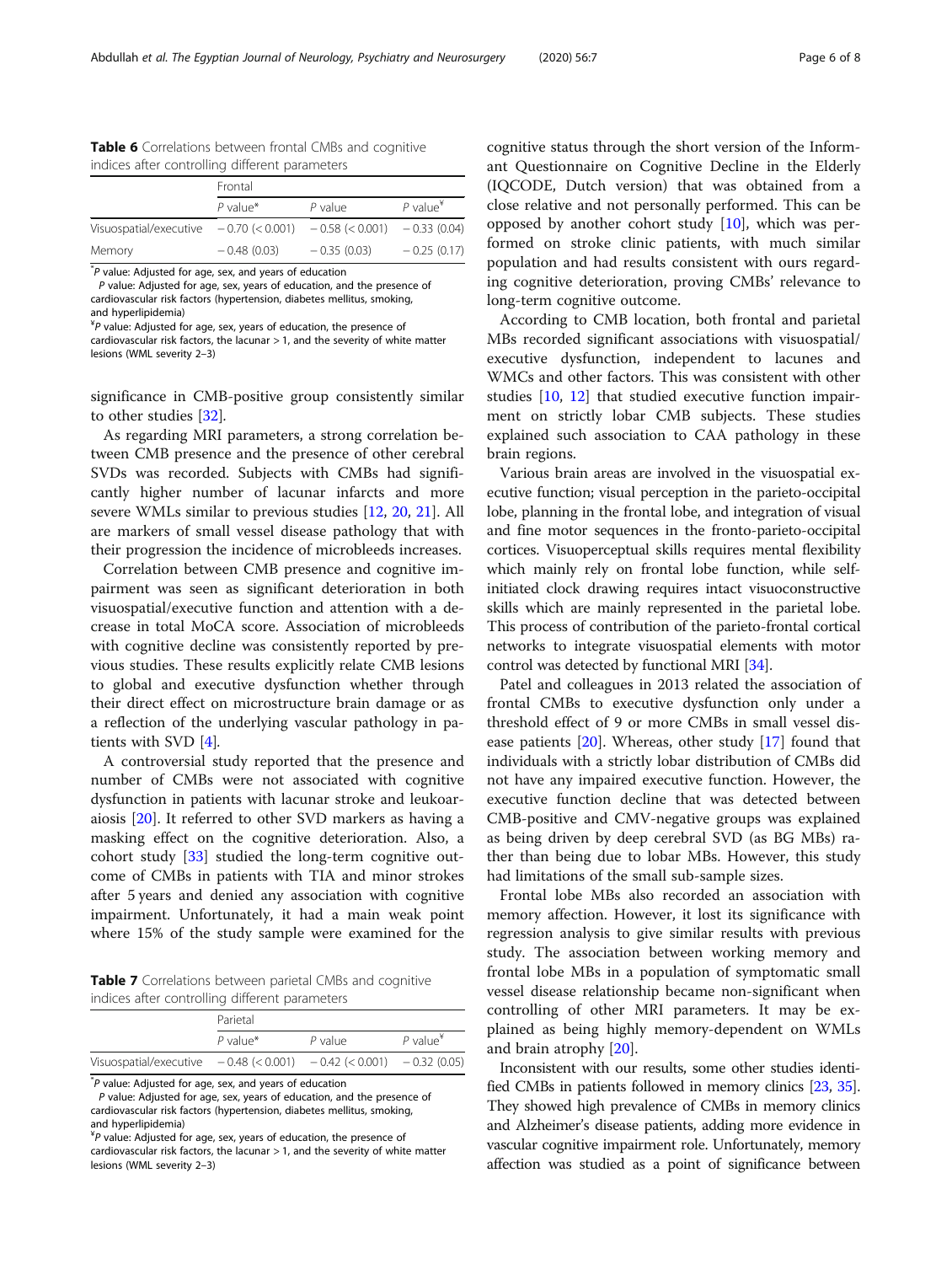<span id="page-6-0"></span>both CMB-positive and CMB-negative groups in general without ruling out other MRI parameters as small vessel disease effect.

In the current study, the deep MBs were frequently located in the BG, recording significant association with global cognitive decline and with attention affection in particular. It remained significant after controlling of SVD markers to be consistent with other studies [[28](#page-7-0), [36\]](#page-7-0). They offered some explanations about cognitive dysfunction through attribution of the cognitive deficits in CMBs to impairments in attention and calculation in the early stages of Parkinson's disease, thus reflecting involvement of the BG and frontal-subcortical circuits. CMBs in the BG may cause primary or secondary damage to cholinergic pathways in the cortical-BG circuits [\[37\]](#page-7-0).

There were still some studies inconsistent with ours according to the involvement of BG CMBs in cognitive dysfunction [10]. Although including a large population, it classified subjects according to CMB location into only two groups which were strictly lobar and deep/infratentorial, with the last accounting only 9% of the sample size [\[12\]](#page-7-0).

According to the other deep located and infratentorial CMBs, our study did not show any association between their presence and cognition affection at any of MoCA test domains. This was quite consistent with the number of studies [10, [20](#page-7-0)] that showed no significant associations with their presence and cognitive dysfunction.

However, thalamic CMBs in particular had some debate on its involvement in the development of cognitive dysfunction. Yakushiji and colleagues in 2008 showed an association between the presence of thalamic MBs and reduced both total and orientation scores in the MMSE test. It was explained as being the thalamus part of a neuronal network integrally involved in cognitive function. Other studies were neuroimaging studies on patients with CADASIL, which showed associations between microstructural alterations in the thalamus and low MMSE score [\[28\]](#page-7-0).

## Conclusion

Location of MBs proved to be important in determining cognitive consequences. Both frontal and parietal MBs showed independent association with visuospatial/executive impairment, while frontal MBs showed involvement in memory affection that was dependent to severe white matter intensities and lacunes. Deep MBs in the basal ganglia was proved to be an independent risk factor for attention affection.

#### Limitations of the study

The use of antiplatelets is an important confounding factor for the presence of CMBs that needs to be studied and addressed. Yet, the data necessary to adjust our results were not collected, and this is considered a limitation that could be investigated in other research.

#### Abbreviations

CAA: Cerebral amyloid angiopathy; CMBs: Cerebral microbleeds; cSVD: Cerebral small vessel disease; DPWM: Deep periventricular white matter; MARS: Microbleed Anatomical Rating Scale; MoCA: Montreal Cognitive Assessment; MRI: Magnetic resonance imaging; SVD: Small vessel disease; VaD: Vascular dementia; VCI: Vascular cognitive impairment; WMC: White matter changes

#### Acknowledgements

Not applicable.

#### Authors' contributions

All authors read and approved the final manuscript.

#### Funding

Self-financing.

#### Availability of data and materials

All data and materials that support the findings in this manuscript are available. Please contact the author for data requests.

#### Ethics approval and consent to participate

The procedures followed were in accordance with the ethical standards of the responsible committee on human experimentation and with the principles of Helsinki Declaration. Informed consent was obtained from all participants and ethical committee permission from the Neuropsychiatry Department of Ain Shams University at February 2, 2018.

#### Consent for publication

Not applicable.

#### Competing interests

The authors declare that they have no competing interests.

#### Author details

<sup>1</sup> Faculty of Medicine, Ain Shams University, Cairo, Egypt. <sup>2</sup>Cairo University Giza, Egypt.

#### Received: 7 May 2019 Accepted: 27 December 2019 Published online: 09 January 2020

#### References

- 1. Pantoni L. Cerebral small vessel disease: from pathogenesis and clinical characteristics to therapeutic challenges. Lancet Neurol. 2010;9:689–701.
- 2. Gorelick PB, Scuteri A, Black SE, et al. Vascular contributions to cognitive impairment and dementia: a statement for healthcare professionals from the American Heart Association/American Stroke Association. Stroke. 2011; 42:2672–713.
- 3. Charidimou A, Werring DJ. Cerebral microbleeds: detection, mechanisms and clinical challenges. Future Neurol. 2011;6:587–611.
- 4. Werring DJ, Frazer DW, Coward LJ, et al. Cognitive dysfunction in patients with cerebral microbleeds on T2\*-weighted gradient-echo MRI. Brain. 2004; 127:2265–75.
- 5. Warach S, Greenberg SM, Vernooij MW, et al. Cerebral microbleeds: a guide to detection and interpretation. Lancet Neurol. 2009;8:165–74.
- 6. Sigurdsson S, Qiu C, Cotch MF, et al. Cerebral microbleeds, retinopathy, and dementia: the 13 AGES-reykjavik study. Neurology. 2010;75:2221–8.
- 7. Vernooij MW, van der Lugt A, Ikram MA, et al. Prevalence and risk factors of cerebral microbleeds: the Rotterdam scan study. Neurology. 2008;70:1208–14.
- 8. Kester MI, Goos JD, Teunissen CE, et al. Associations between cerebral small vessel disease and Alzheimer disease pathology as measured by cerebrospinal fluid biomarkers. JAMA Neurol. 2014;71:855–62.
- 9. Imaizumi T, Inamura S, Nomura T, et al. The severity of white matter lesions possibly influences stroke recurrence in patients with histories of lacunar infarctions. J Stroke Cerebrovasc Dis. 2015;24:2154–60.
- 10. Gregoire SM, Scheffler G, Jäger HR, et al. Strictly lobar microbleeds are associated with executive impairment in patients with ischemic stroke or transient ischemic attack. Stroke. 2013;44:1267–72.
- 11. Akoudad S, de Groot M, Koudstaal PJ, et al. Cerebral microbleeds are related to loss of white matter structural integrity. Neurology. 2013;81:1930–7.